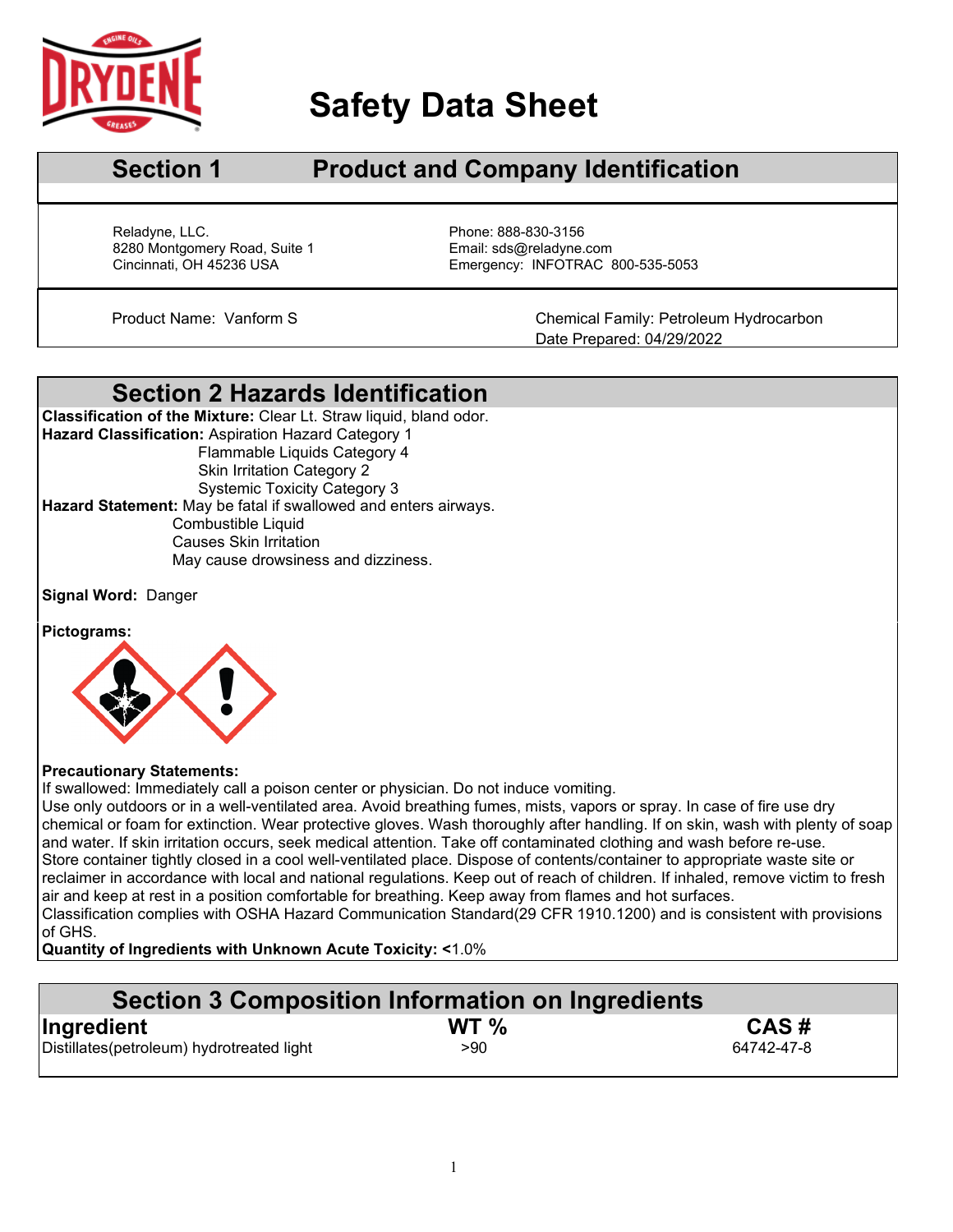## **Section 4 First Aid Measures**

**Eyes:** Flush eyes with running water for at least 15 minutes. If redness, blurred vision or irritation persists, transport to nearest medical facility for additional treatment.

**Skin:** Flush skin with water, wash with soap and water. Remove contaminated clothing. Do not reuse clothing until cleaned. If material is injected under the skin, transport to the nearest medical facility for additional treatment.

**Ingestion:** Do NOT induce vomiting and obtain medical attention. Have victim rinse mouth out with water. If vomiting occurs spontaneously, keep head below hips to prevent aspiration.

**Inhalation:** Remove victim to fresh air and keep at rest in a position comfortable for breathing. If the victim has difficulty breathing or tightness of the chest, is dizzy, vomiting or unresponsive, give oxygen with rescue breathing or CPR as required and transport to the nearest medical facility.

# **Section 5 Fire Fighting Measures**

**Flammable Properties:**<br>Flash point: 144°F (ASTM D56) Flammable limits in air: 1.3% Lower, 9.8% Upper 68°F Auto ignition temperature: N/A

**Extinguishing media:** CO<sub>2</sub>, dry chemical, foam

### **Special firefighting measure:**

Procedures for an oil fire should be followed. Use self-contained breathing apparatus. Use foam or dry chemical to extinguish fire. Water may be used only to keep surrounding containers cool. Firefighters should wear proper protective equipment and self-contained breathing apparatus with full face piece operated in positive pressure mode.

# **Section 6 Accidental Release Measures**<br> **Section** sources and ventilate area.<br>
• Advise EPA/state agency if required.

- Eliminate ignition sources and ventilate area.
- **Absorb spillage with inert absorbent material. Use proper personal protective equipment**
- **for clean-up.**

**spilled product.**

- 
- **Contain spill and keep from entering waterways or sewers. Treat contaminated absorbent same as** 
	-

# **Section 7 Handling and Storage**

**Handling and Storage Precautions:** Avoid heat, open flames, including pilot lights, and strong oxidizing agents. Use general ventilation to prevent vapor accumulation. Avoid contact with eyes, skin and clothing. Wash thoroughly after handling. Do not eat, drink or smoke when using this product. Have appropriate fire extinguishers and spill clean-up equipment in or near storage area.

**Work/Hygienic Practices:** Wash with soap and water before eating, drinking, smoking, applying cosmetics, or using toilet. Launder contaminated clothing before reuse. Properly dispose of contaminated leather articles such as shoes or belts that cannot be decontaminated. Contaminated leather articles including shoes cannot be decontaminated and should be destroyed to prevent reuse.

# **Section 8 Personal Protection/ Exposure Controls**

**Engineering Controls:** Use adequate ventilation to keep vapors and mists of this material below applicable standards. **Respiratory Protection:** If engineering controls do not maintain airborne concentrations to a level which is adequate to protect worker health, an approved respirator must be worn. Respirator selection, use and maintenance should be in accordance with the requirements of the OSHA Respiratory Protection Standard, 29 CFR 1910.134.

**Skin Protection:** Use protective clothing that is chemically resistant to this product. Acceptable materials for gloves and aprons are: neoprene, nitrile rubber or viton.

**Eye Protection:** Use safety glasses or goggles. Have suitable eye wash water available.

**Other/General Protection:** For mists and vapors: Air Purifying, organic vapor cartridge, NIOSH approved respirator. Use self-contained breathing apparatus for environments with unknown concentrations or emergency situations.

| <b>Chemical Name</b>                       |                        | OSHA TWA $(mq/m^3)$ ACGIH TWA $(mq/m^3)$ |
|--------------------------------------------|------------------------|------------------------------------------|
| Distillates (petroleum) hydrotreated light | 1200 mg/m <sup>3</sup> |                                          |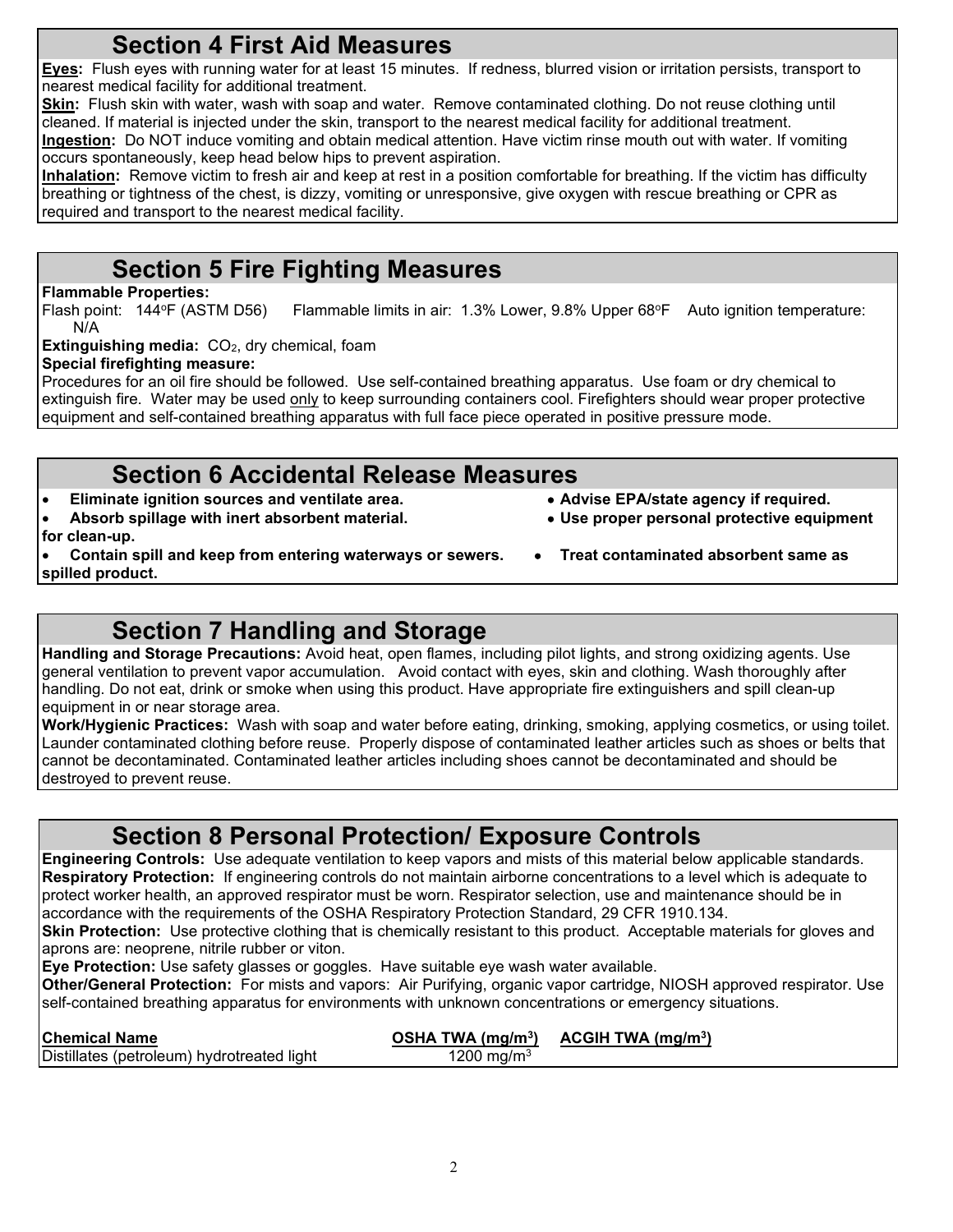# **Section 9 Physical and Chemical Properties**<br>
Vapor Pressure: N/A

**Color:** Colorless **Vapor Pressure:** N/A **Solubility in Water:** Insoluble **Appearance:** Clear Liquid **% Volatile by Volume:**86% **Evaporation Rate**

**Vapor Density (air = 1):** N/A

**Boiling Point:**  $>500^{\circ}$  F **Reactivity in Water:** Non-reactive **Specific Gravity:** 0.7661 **pH@ 10%:** N/A **Viscosity @ 40C:** <14 cSt

**pH@ 10%:** N/A **Viscosity @ 40C:** <14 cSt

### **Section 10 Stability and Reactivity**

**Stability:** Stable **Conditions to avoid:** Sources of ignition. **Incompatibility:** Strong oxidizing or reducing agents.<br>**Decomposition Products:** Oxides of Carbon, Phosphorus and Hydrogen. **Hazardous Polymerization:** Will **Decomposition Products: Oxides of Carbon, Phosphorus and Hydrogen.** 

### **Section 11 Toxicological Information**

**Likely Routes of Exposure:** Inhalation, skin, eyes and ingestion. **Potential Health Effects:** Know chronic or acute health risks. **Eye Effects:** This mixture can cause irritation, redness to the eyes. **Skin Effects:** Prolonged and/or repeated skin contact may cause irritation/dermatitis. **Oral Effects:** May be fatal if swallowed and enters airways. Aspiration hazard. **Inhalation Effects:** Mists and vapors may cause respiratory irritation ,drowsiness and dizziness. **Chronic Health Effects:** Not classified as specific target organ toxicant. **Mutagenicity:** Negative **Carcinogenicity:** This mixture does not contain any component that is listed as a carcinogenic or a potential carcinogen by the National Toxicology Program, by the I.A.R.C. monographs or by OSHA. **Teratogenicity:** Negative. **Sensitization:** Negative

**Toxicological Data:** No data available or estimated

### **Section 12 Ecological Information**

Not classified due to inadequate data available on this mixture. Recommend avoidance of release to the environment.

### **Section 13 Disposal Considerations**

Avoid release to the environment. Dispose in a safe manner in accordance with national, state and local regulations. Not a RCRA hazardous waste if uncontaminated. If "used" RCRA criteria must be determined. Dispose of container by recycling or if permitted incineration.

### **Section 14 Transportation Information**

**Proper Shipping Name:** Combustible Liquid, N.O.S. **Shipping Class:** 65 **Dot Identification Number:** N/A **Dot Shipping Label:** Not regulated by DOT. **TDG Classification:** Not controlled under TDG (Canada).